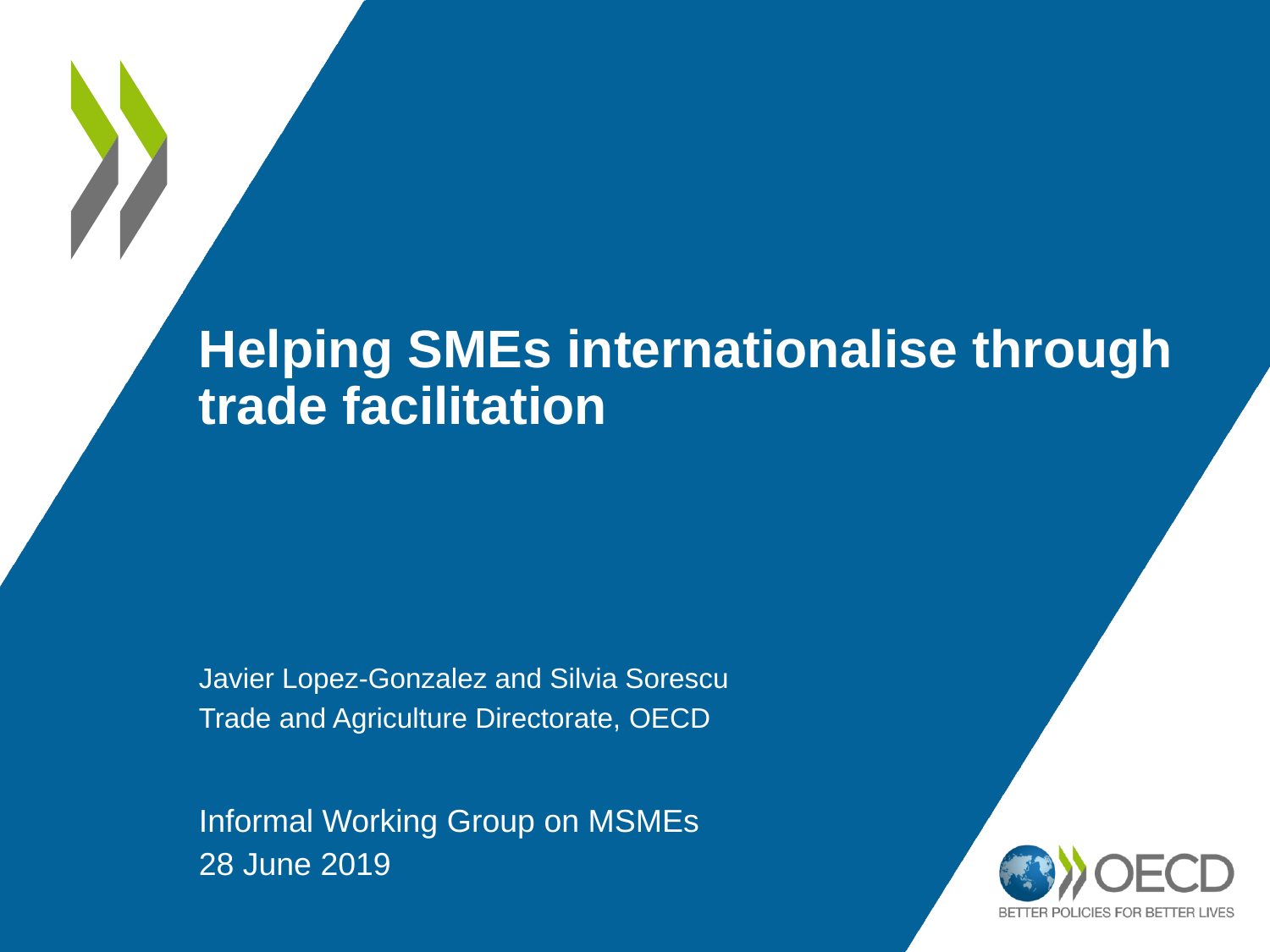



- SMEs are significant contributors to economic activity and employment in both developed and developing countries.
- However, their participation in international trade remains limited relative to larger firms:

| Average share of exports of manufacturing SMEs (2015-16) |  |  |  |  |
|----------------------------------------------------------|--|--|--|--|
|----------------------------------------------------------|--|--|--|--|

|         | <b>Developed</b> | <b>Developing</b> |
|---------|------------------|-------------------|
| Exports | 33%              | 18%               |
| Imports | 40%              | 38%               |

Source: Lopez-Gonzalez and Sorescu (forthcoming) based on OECD TEC database and World Bank Enterprise Survey.

• This suggests that their ability to benefit from globalisation might also be limited relative to larger firms.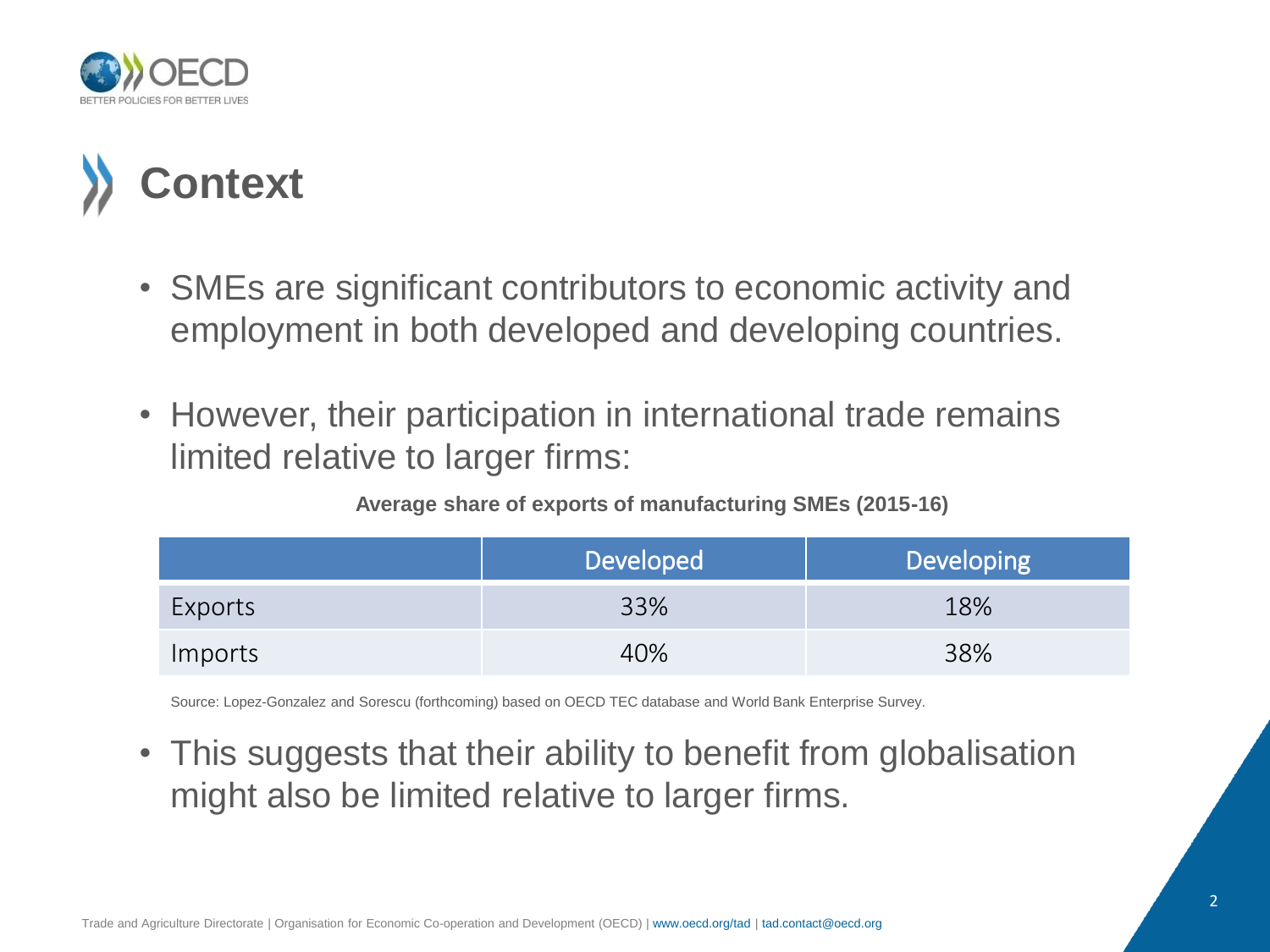

# **Aim**

- To identify how at-the-border costs condition SME participation in international trade.
- Focus on SMEs engagement as exporters but also as importers, looking at both the intensive and extensive margins.
- Cross-country approach, looking at wide set of both developing and developed countries (combination of methods and datasets).

#### **Internal and external challenges for SMEs in getting goods to markets**



a) Trade related internal challenges b) Trade related external challenges

Note: The figure is for illustrative purposes and non-exhaustive; many other challenges arise whether internal or external. *Source*: Authors' elaboration.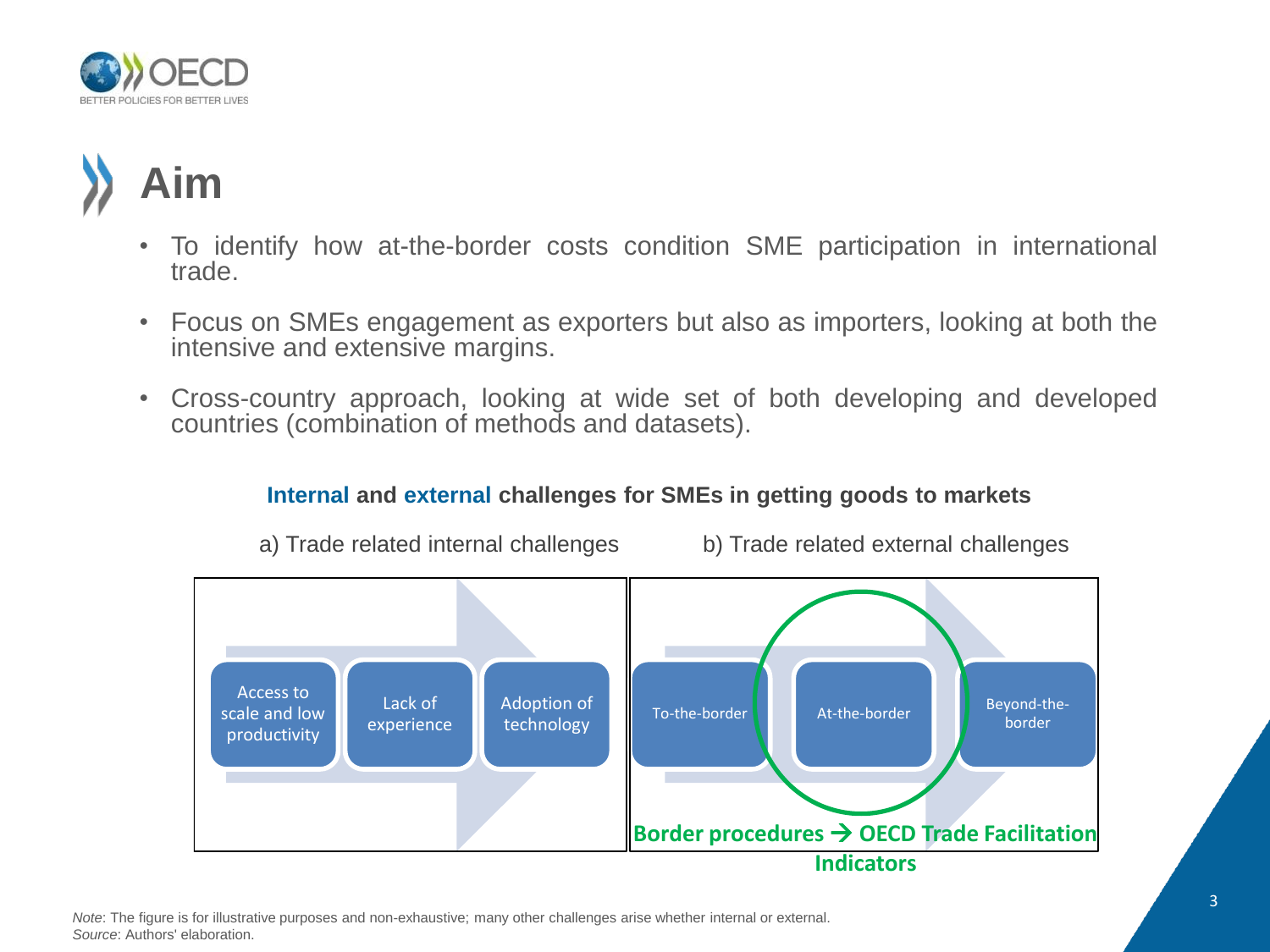

### **In developing economies, smaller firms appear to benefit more from aggregate TF improvements**

Effect of a 0.1 TFI improvement (average index of all 11 trade facilitation areas) on the **probability of exporting** or **importing**



Source: Lopez-Gonzalez and Sorescu (forthcoming).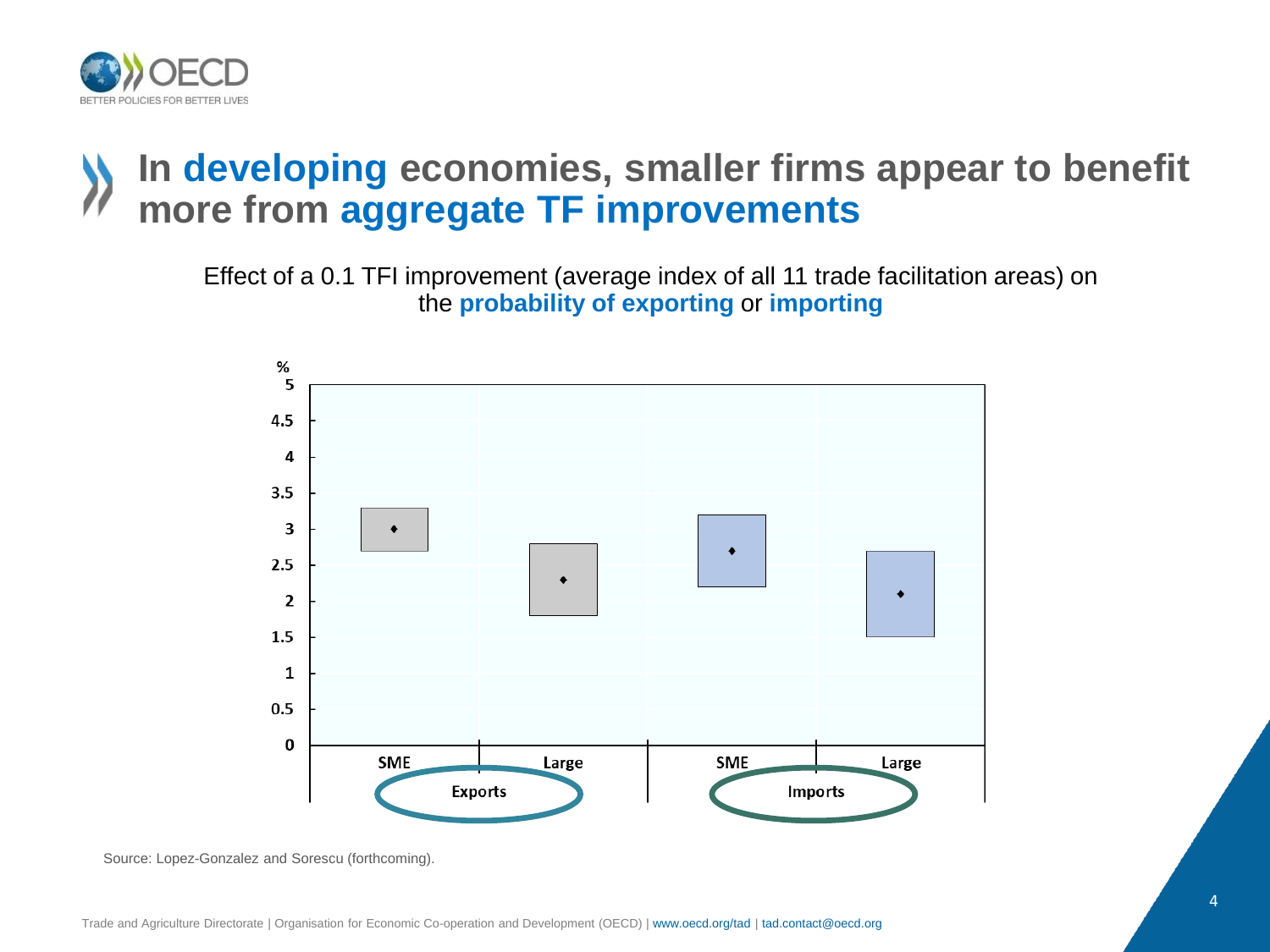

# **But some specific TF measures matter more**

Effect of a 0.1 TFI improvement (by area) on the probability of SMEs (developing economies) engaging in international trade

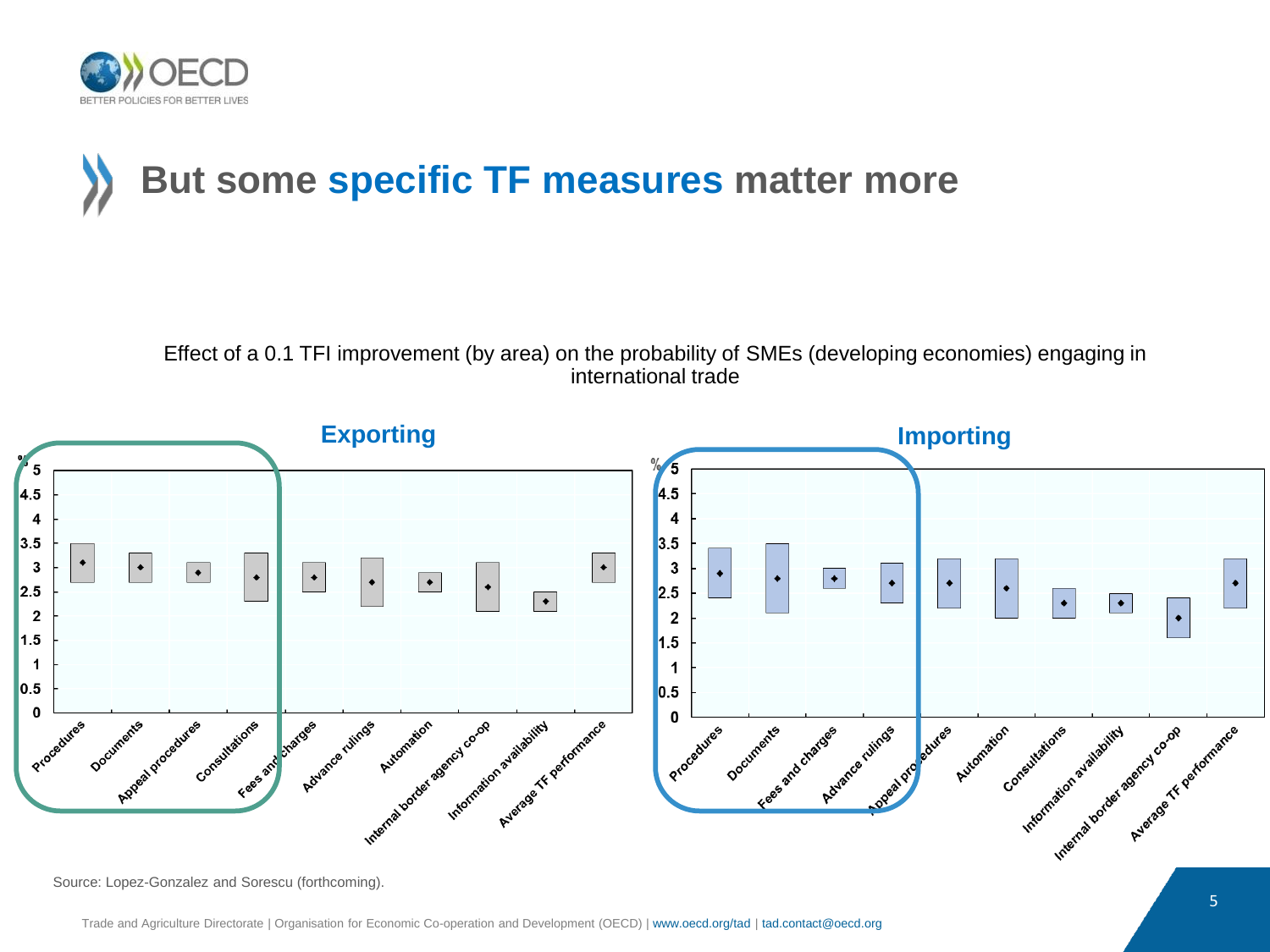

#### **In developed economies, SMEs also benefit from overall TF improvements and relative impacts of specific reforms are also different**

Effect of a 0.1 TFI improvement (by area) on SMEs (developed economies) engagement in international trade



Source: Lopez-Gonzalez and Sorescu (forthcoming).

Trade and Agriculture Directorate | Organisation for Economic Co-operation and Development (OECD) | www.oecd.org/tad | tad.contact@oecd.org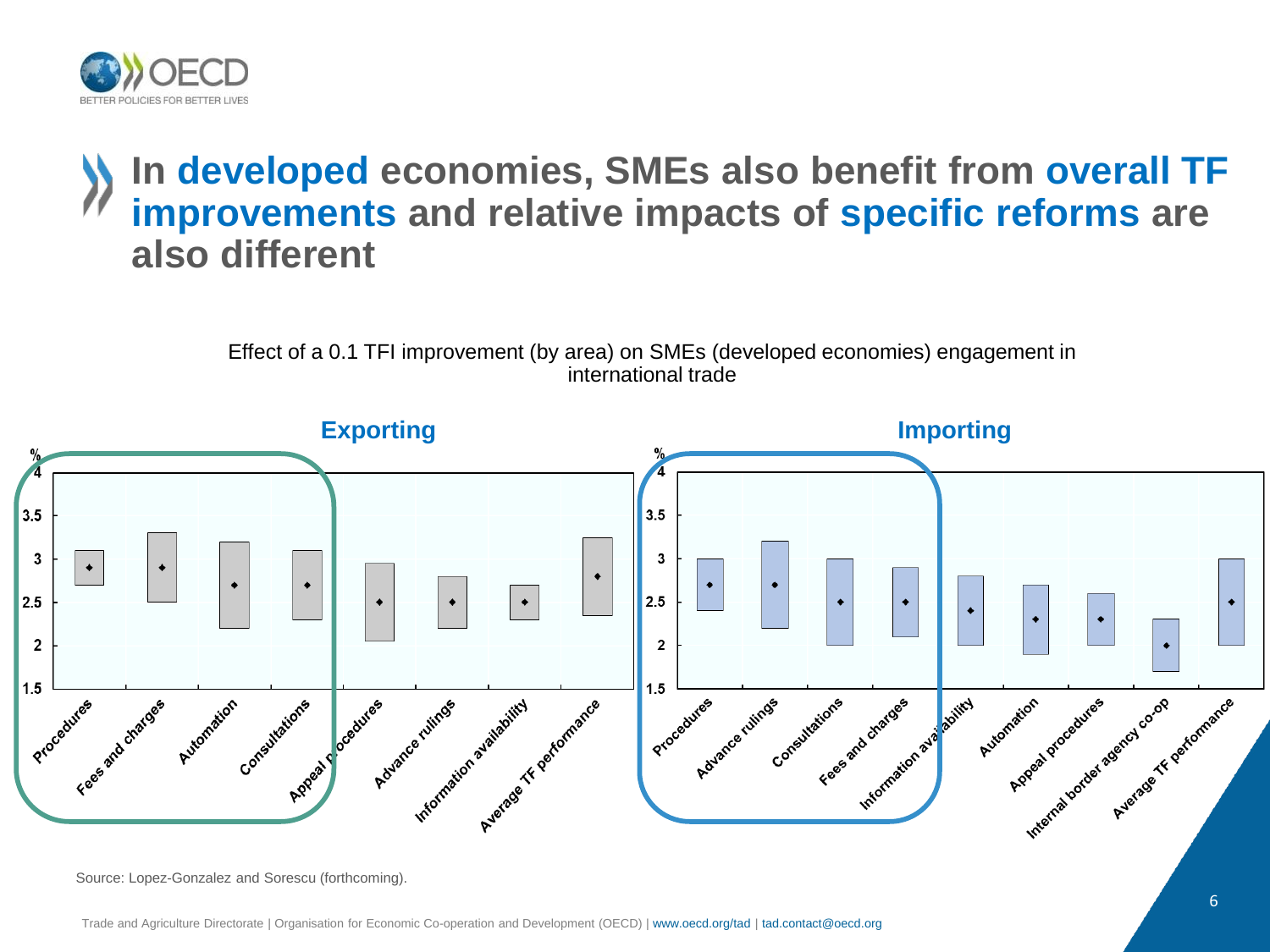

## **How can trade facilitation help reduce costs of importing and exporting for SMEs?**

- The analysis suggests that TF reform can help:
	- Reduce fixed trade costs, helping SMEs become importers and exporters
	- Reduce variables trade costs, helping SMEs that already export and import increase volumes.
- The evidence also suggests that TF reform might not only lead to overall efficiency gains, but also may contribute to levelling the playing field between large and smaller firms.
- Of the range of TF reforms, measures such as streamlining of procedures, automation of the border process, simplification of fees, or consultations with traders could have the largest differentiated impacts on SMEs relative to larger firms.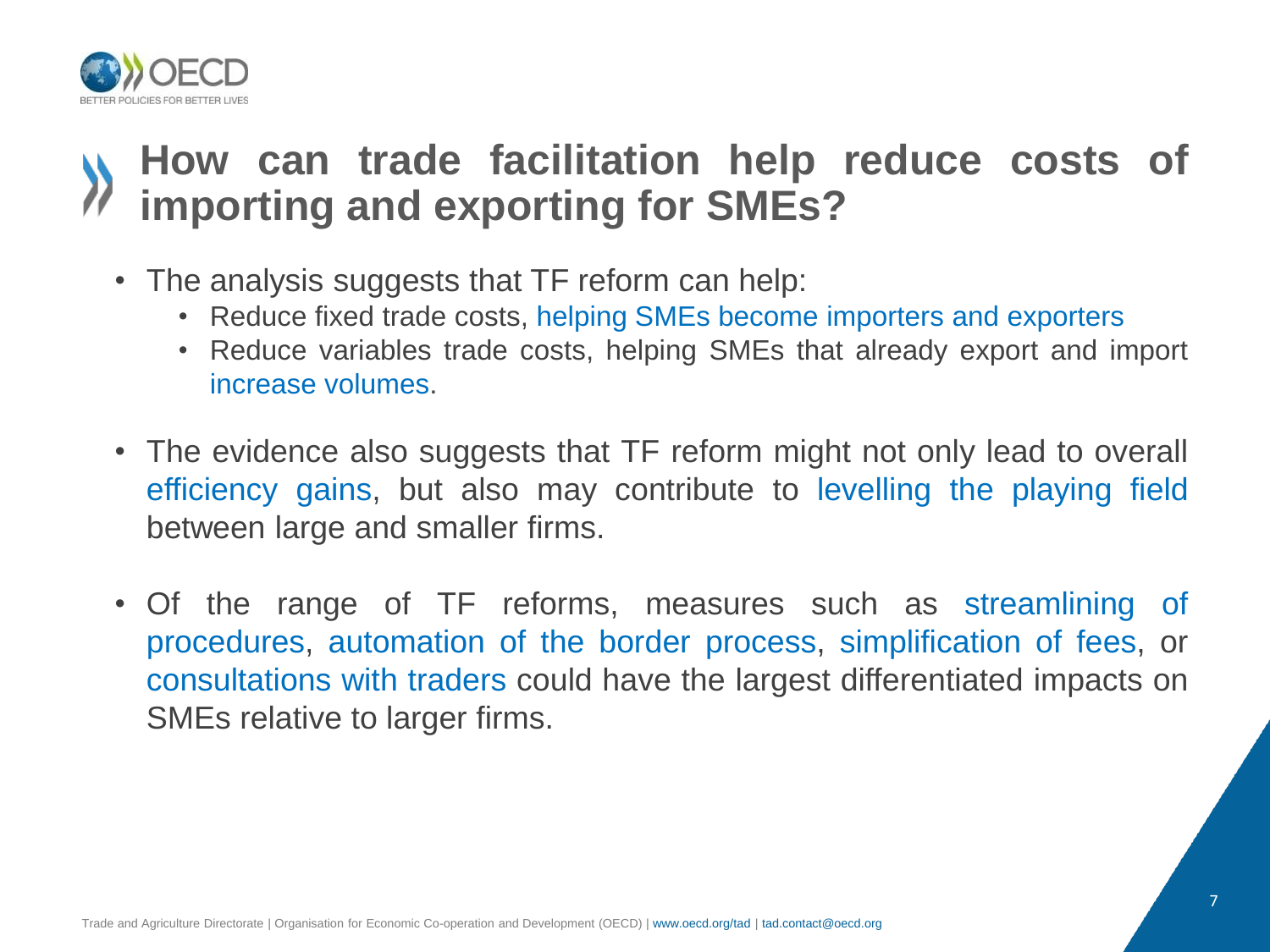

## **There are other channels through which SMEs can benefit: indirect exporting**

• Indirect exporting, selling intermediates to larger firms that export, represents an important channel through which SMEs can internationalise, especially in GVC intensive sectors



**Direct and Indirect exports of SMEs in Viet Nam (2012)**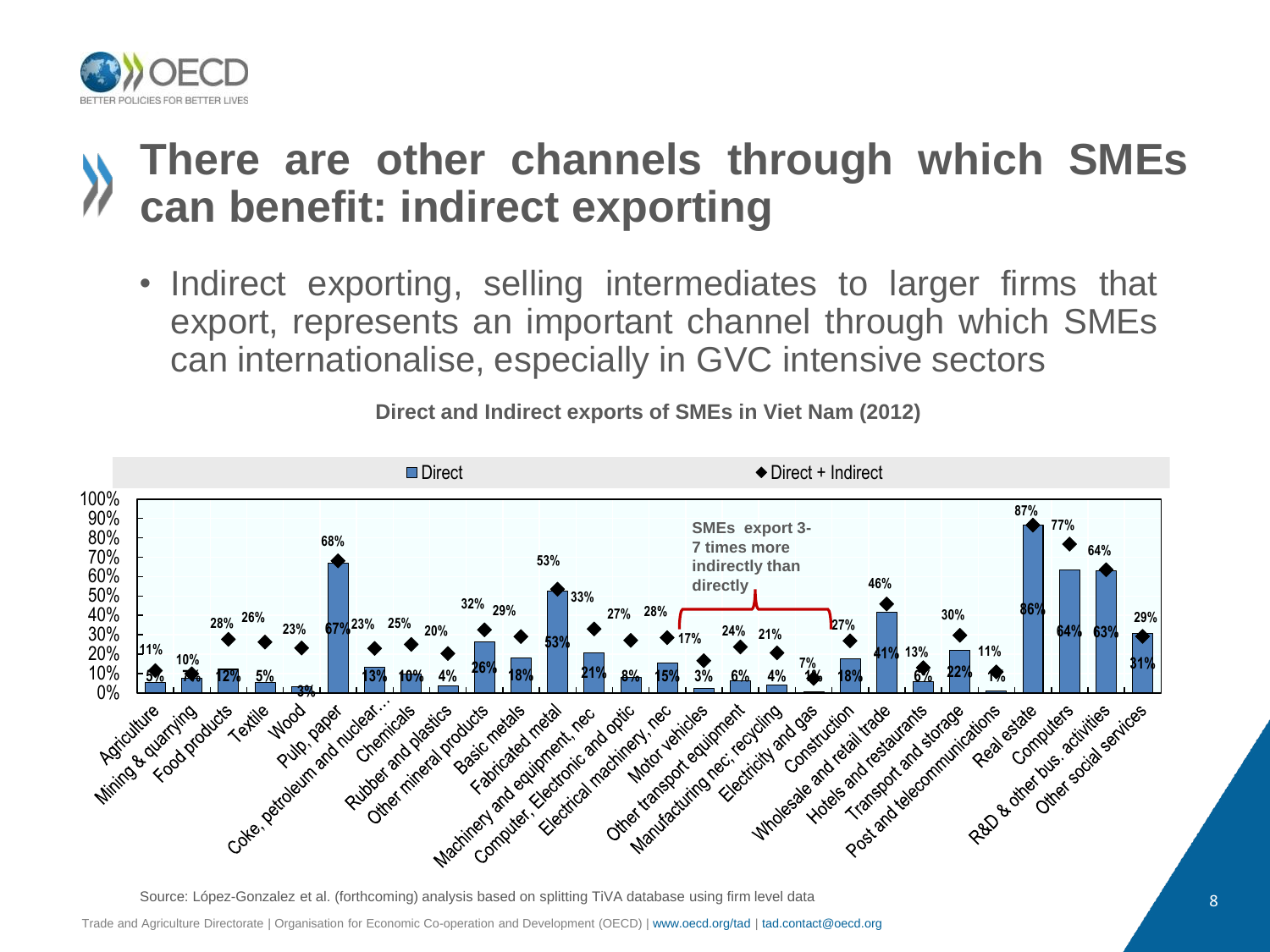

## **And helping smaller firms become more integrated in GVCs**

• More efficient customs procedures help large and small firms integrate into GVCs, but they also help SMEs more



**Determinants of SME participation in GVCs as buyers**

Source: López-Gonzalez et al. (forthcoming) – standardised coefficients

Trade and Agriculture Directorate | Organisation for Economic Co-operation and Development (OECD) | www.oecd.org/tad | tad.contact@oecd.org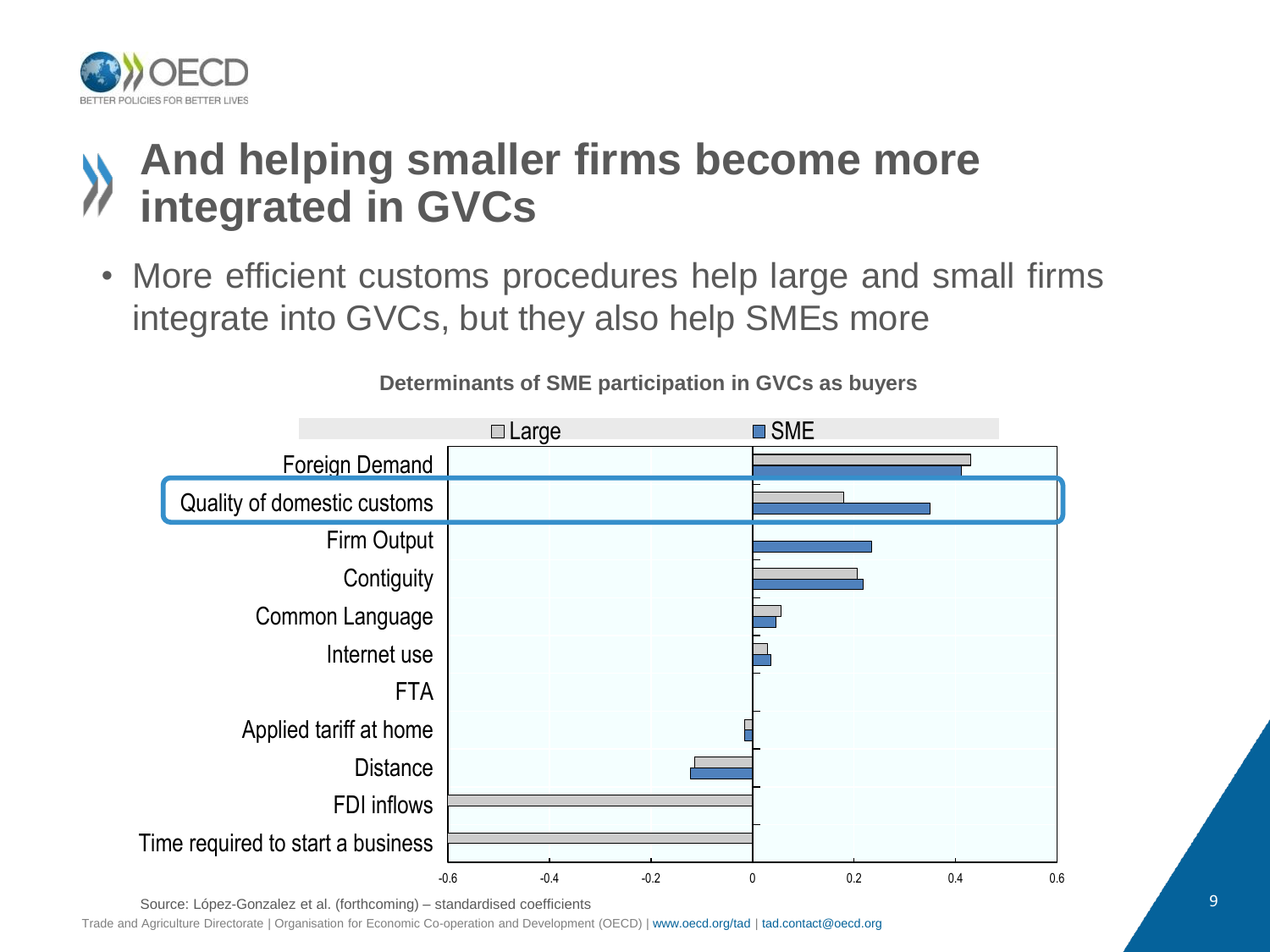

# **What can policy-makers do?**

- Continuing trade facilitation reforms in the areas covered by the WTO Trade Facilitation Agreement (TFA) and beyond will promote increased benefits from international engagement for SMEs, including in terms of:
	- $\rightarrow$  Direct exports and imports
	- $\rightarrow$  Indirect exports
	- $\rightarrow$  Participation in GVCs
- However, many of the constraints that SMEs face in internationalising relate to access to information, skills, technology or finance, underscoring the importance of continued action to address them.
- Promoting digital connectivity by increasing the quality of digital infrastructure and decreasing the cost of access, will be key in an increasingly digitized world.
- As the global economy becomes more interconnected and globalized, further international cooperation is needed to provide an international operating environment where SMEs can flourish.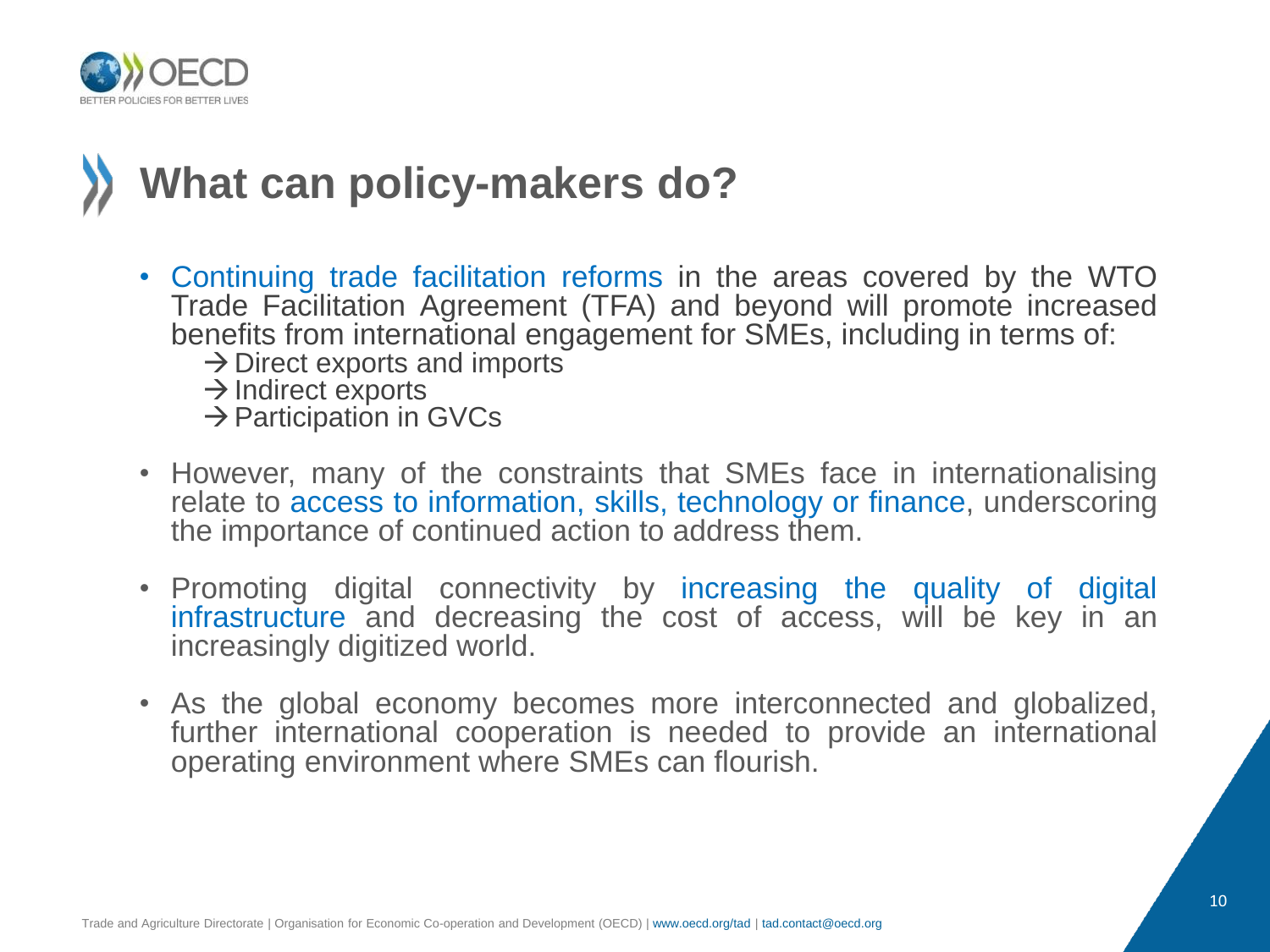



## Thank you for your attention!

For further information: [Small and medium-sized enterprises and trade](https://www.oecd.org/trade/topics/small-and-medium-enterprises-and-trade/) [OECD Trade Facilitation Indicators](http://www.oecd.org/trade/topics/trade-facilitation/)



Access all of the information from the Trade & Agriculture Directorate at:

#### www.oecd.org/tad

You can reach us via e-mail by sending your message to the following address:

tad.contact@oecd.org

We invite you to connect with us on Twitter by following:

@OECDtrade @OECDagriculture